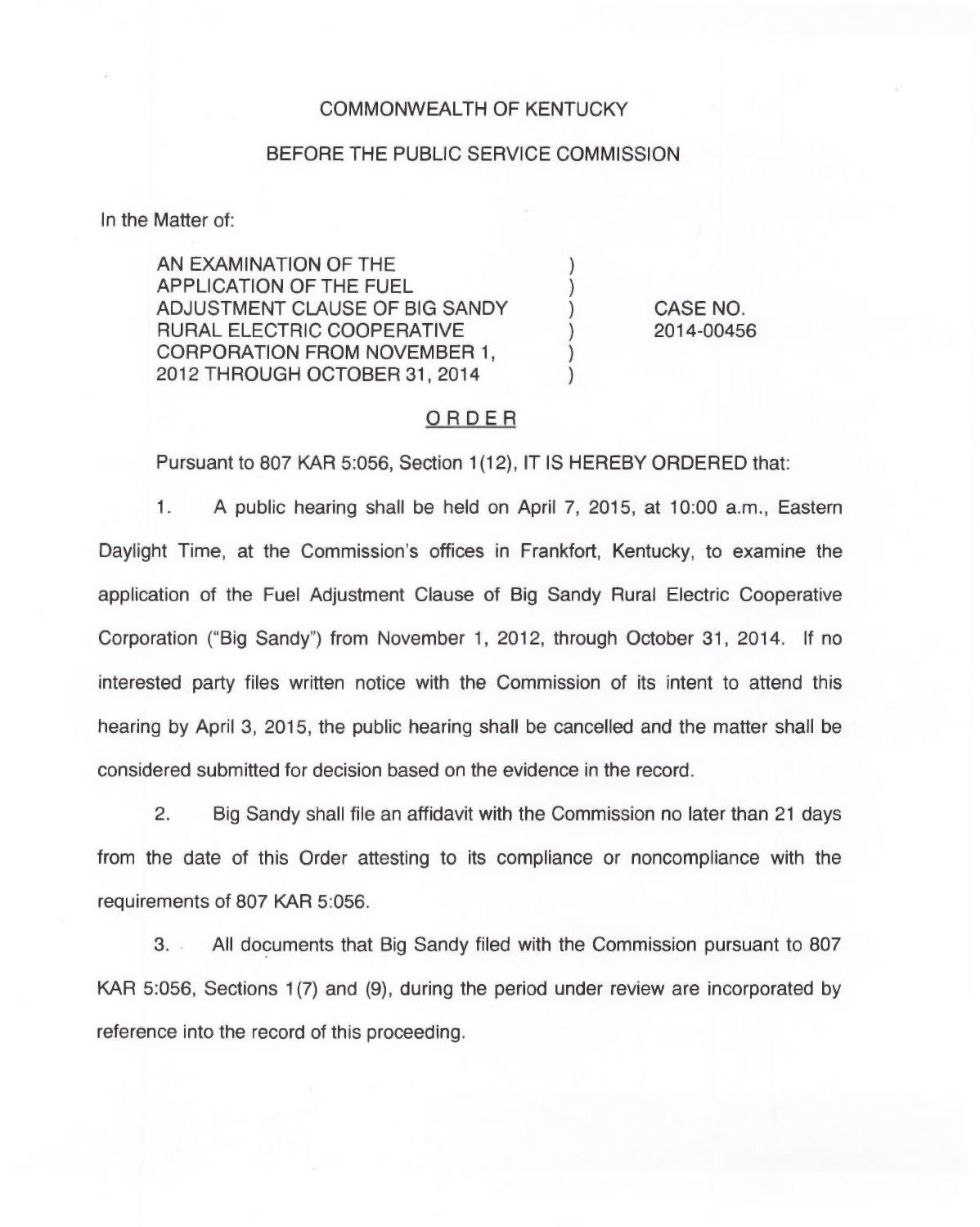4. Big Sandy shall publish the following notice not less than seven days or more than 21 days prior to the public hearing in a newspaper of general circulation in its service areas or in a trade publication or newsletter going to all customers. Big Sandy shall also file an Affidavit of Publication of Hearing Notice with the Commission no later than April 3, 2015.

> A public hearing will be held on Tuesday, April 7, 2015, at 10:00 a.m., Eastern Daylight Time, at the offices of the Kentucky Public Service Commission, 211 Sower Boulevard, Frankfort, Kentucky, to examine the application of the Fuel Adjustment Clause of Big Sandy Rural Electric Cooperative Corporation for the period November 1, 2012, through October 31, 2014. Individuals interested in attending this hearing shall notify the Kentucky Public Service Commission in writing of their intent to attend no later than April 3, 2015. If no notices of intent to attend are received by that date, this hearing will be cancelled and the matter shall be considered submitted for decision based on the evidence in the record. Written notice of intent to attend this hearing should be sent to: Executive Director, Kentucky Public Service Commission, P.O. Box 615, Frankfort, Kentucky 40602.

5. The official record of the proceeding shall be by video only.

6. a. Big Sandy shall file with the Commission, no later than 30 days from the date of this Order, its responses to all information requested in the Appendix to this Order. Responses to requests for information shall be appropriately bound, tabbed and indexed and shall include the name of the witness responsible for responding to the questions related to the information provided, with copies to all parties of record and the original and six copies to the Commission. When numerous sheets are required for an item, each sheet should be appropriately indexed, e.g., Item 1(a), Sheet 2 of 6.

b. Each response shall be answered under oath or, for representatives of a public or private corporation or a partnership or association or a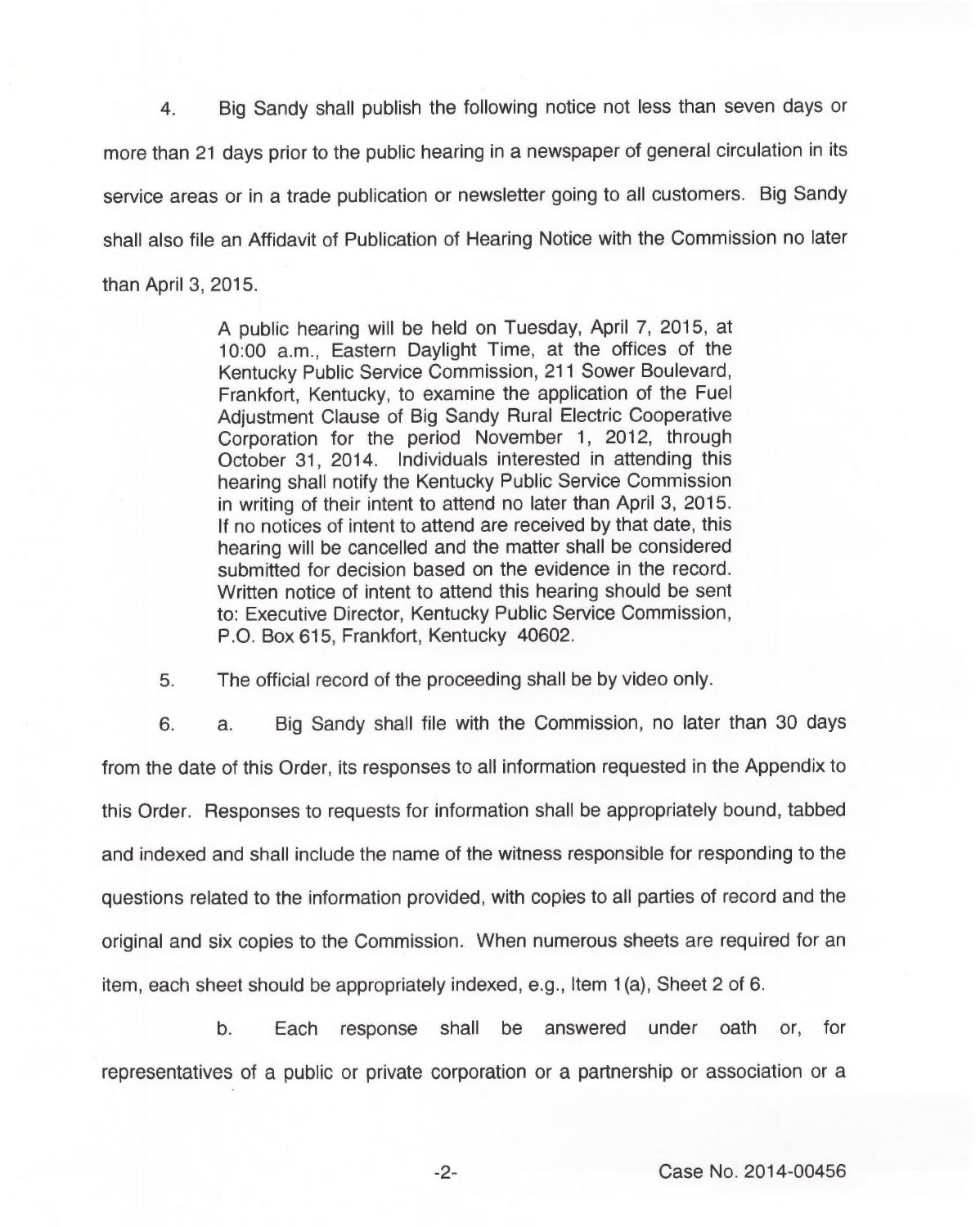governmental agency, be accompanied by a signed certification of the preparer or person supervising the preparation of the response on behalf of the entity that the response is true and accurate to the best of that person's knowledge, information, and belief formed after a reasonable inquiry.

c. A party shall make timely amendment to any prior response if it obtains information which indicates that the response was incorrect when made or, though correct when made, is now incorrect in any material respect.

d. For any request to which a party fails or refuses to furnish all or part of the requested information, that party shall provide a written explanation of the specific grounds for its failure to completely and precisely respond.

e. Careful attention should be given to copied material to ensure that it is legible.

f. A party filing a document containing personal information shall, in accordance with 807 KAR 5:001, Section 4(10), encrypt or redact the document so that personal information cannot be read.



ATTEST

Cassa D. Greenwell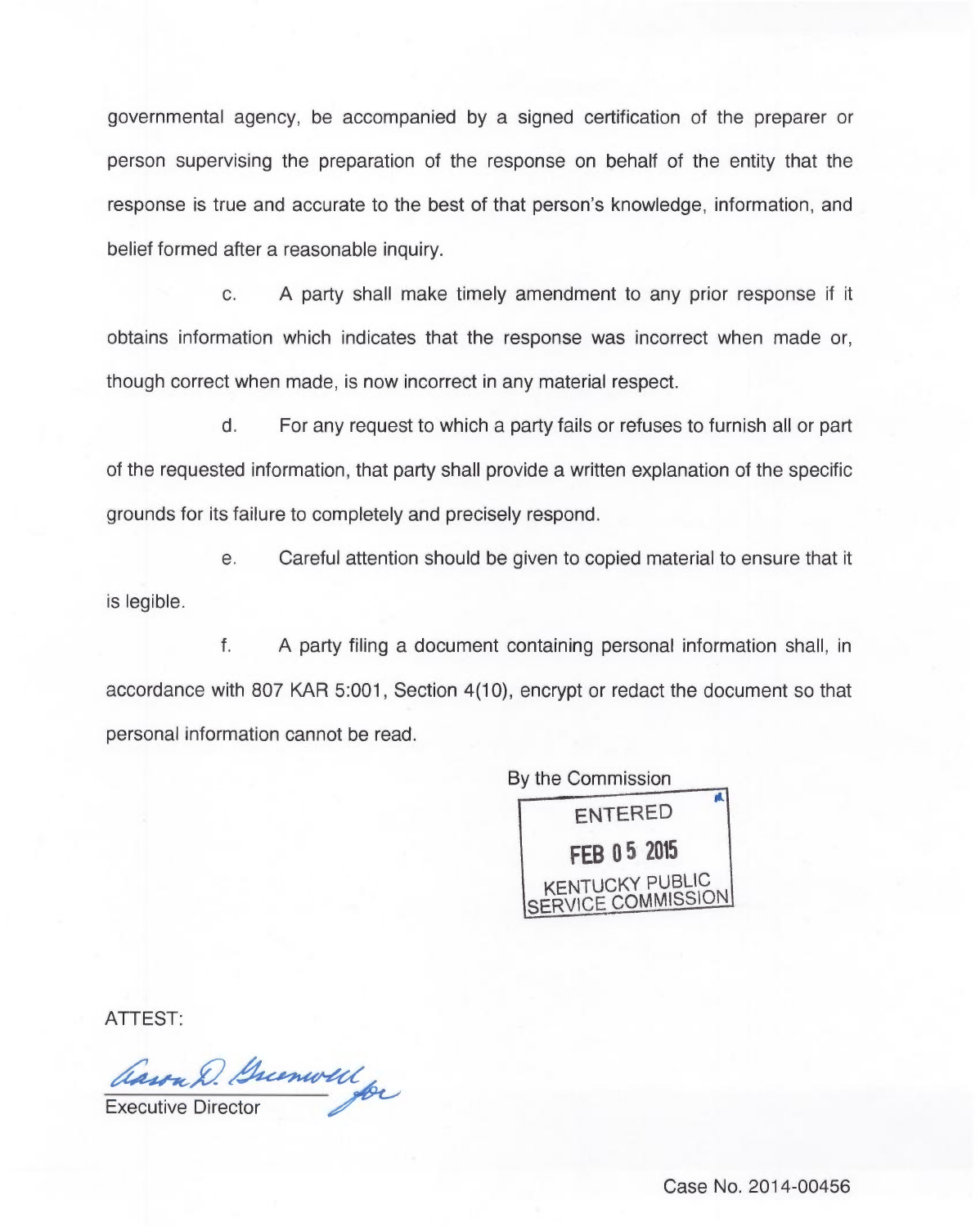### APPENDIX

# APPENDIX TO AN ORDER OF THE KENTUCKY PUBLIC SERVICE COMMISSION IN CASE NO. 2014-00456 DATED FEB  $0.5$  2015

1. a. Provide a schedule of the calculation of the 12-month average line loss, by month, for November 2012 through October 2014.

b. Describe the measures that Big Sandy has taken to reduce line loss during this period.

2. Provide Big Sandy's monthly revenue reports (monthly billing summaries) showing the total revenue collected, including adjustments under the Fuel Adjustment Clause, as reported in Big Sandy's monthly filings required by the Commission from November 1, 2012, through October 31, 2014.

3. Provide a schedule showing the calculation of the increase or decrease in Big Sandy's base fuel costs per kWh as proposed by its wholesale electric supplier adjusted for Big Sandy's 12-month average line loss for November 2012 through October 2014.

4. Provide a schedule of the present and proposed rates that Big Sandy seeks to change, pursuant to 807 KAR 5:056, as calculated in Item 3 above, shown in comparative form.

5. Provide a statement showing, by cross-outs and italicized inserts, all proposed changes in rates. A copy of the current tariff may be used.